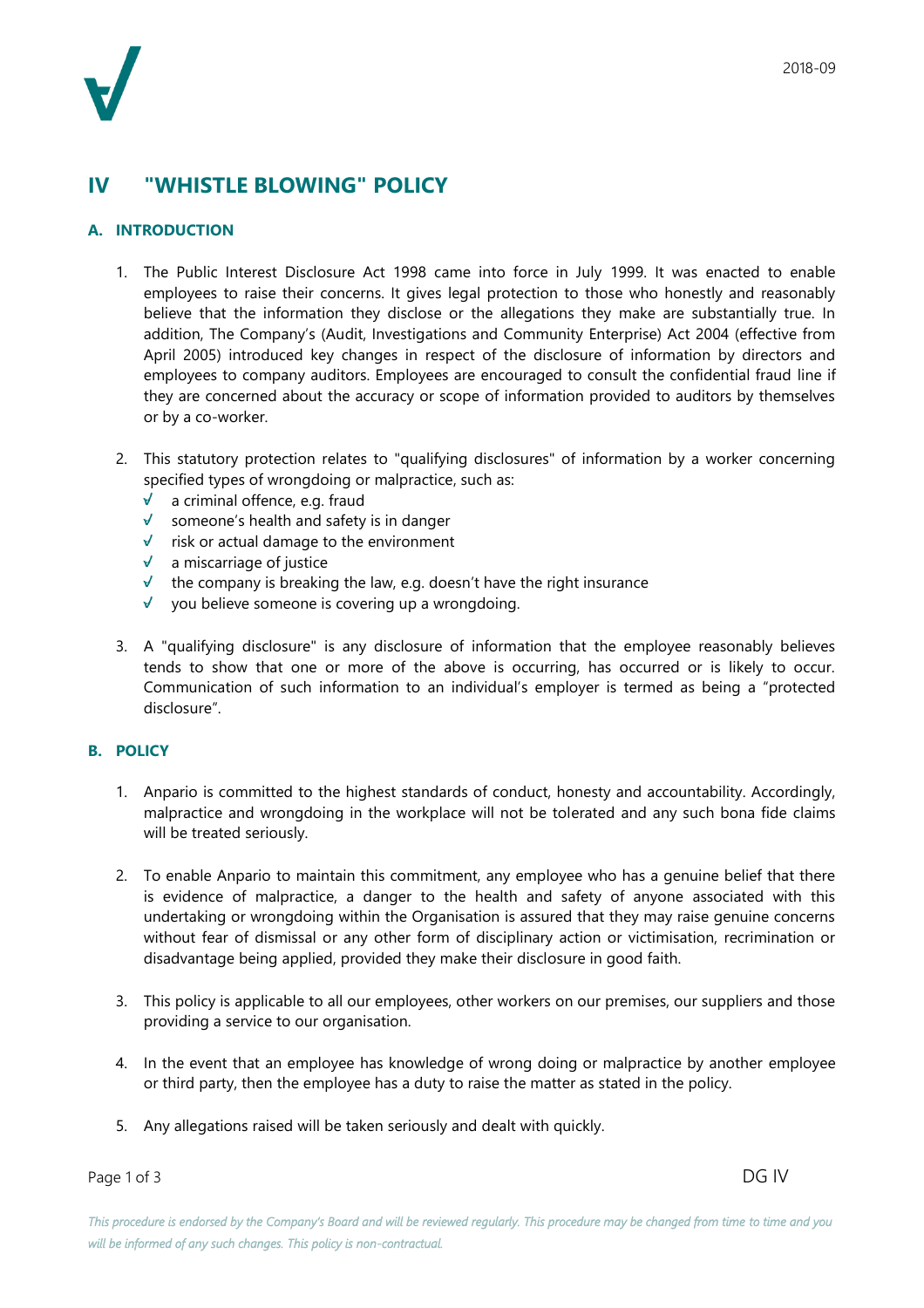

- 6. Employees are encouraged to raise any such concern through our internal procedures rather than externally, unless the circumstances are exceptional. This will ensure that the matter is dealt with speedily and at a level appropriate to the nature and seriousness of the allegation.
- 7. All allegations of malpractice and wrongdoing, together with the responses to them, will be properly recorded and the employee who raised the concern will be informed as to the outcome of any investigation.
- 8. Where an employee's allegation is discredited no action will be taken against that employee providing the allegation was made in good faith. Any allegations made maliciously or for personal gain may result in disciplinary action being taken against you.
- 9. This procedure for raising a "whistle blowing" concern internally is separate from our published Grievance Procedure which exists to allow an employee to raise an internal query, grievance, complaint or problem which specifically relates to them as an individual, or to them and a group of colleagues.
- 10. A disclosure may be made verbally or in writing and should include as much factual information relating to the concern as possible, e.g. background information, relevant dates and a statement of who is believed to be involved.
- 11. As far as possible, all reports received from a whistle-blower shall be treated confidentially. However, whistle-blowers should be aware that actions taken in consequence of their report may inevitably result in their identity being revealed, either by inference or in subsequent legal or disciplinary proceedings.
- 12. The presentation of anonymous reports is not encouraged as it places barriers in the way of thorough investigation. Whistle-blowers are urged to reveal their identity so that they may be contacted for additional information. Anonymous reports that contain sufficient details will not, though, be ignored.

## **C. INTERNAL PROCEDURE FOR MAKING A DISCLOSURE**

1. If you wish to raise any concerns that you may have, you can write or speak to HR. If your concern is about a Director, or if you believe that the issue can only be addressed by the Board of Directors you should speak to the Chairman or Company Secretary both of whom will also brief the Senior Independent Director of any issues raised. You should state clearly, verbally or in writing, that you are lodging an official disclosure under Anpario plc "Whistleblowing" Procedure.

HR may be contacted via:

Post: Manton Wood Enterprise Park Worksop Nottinghamshire S80 2RS Telephone: 01909 537380